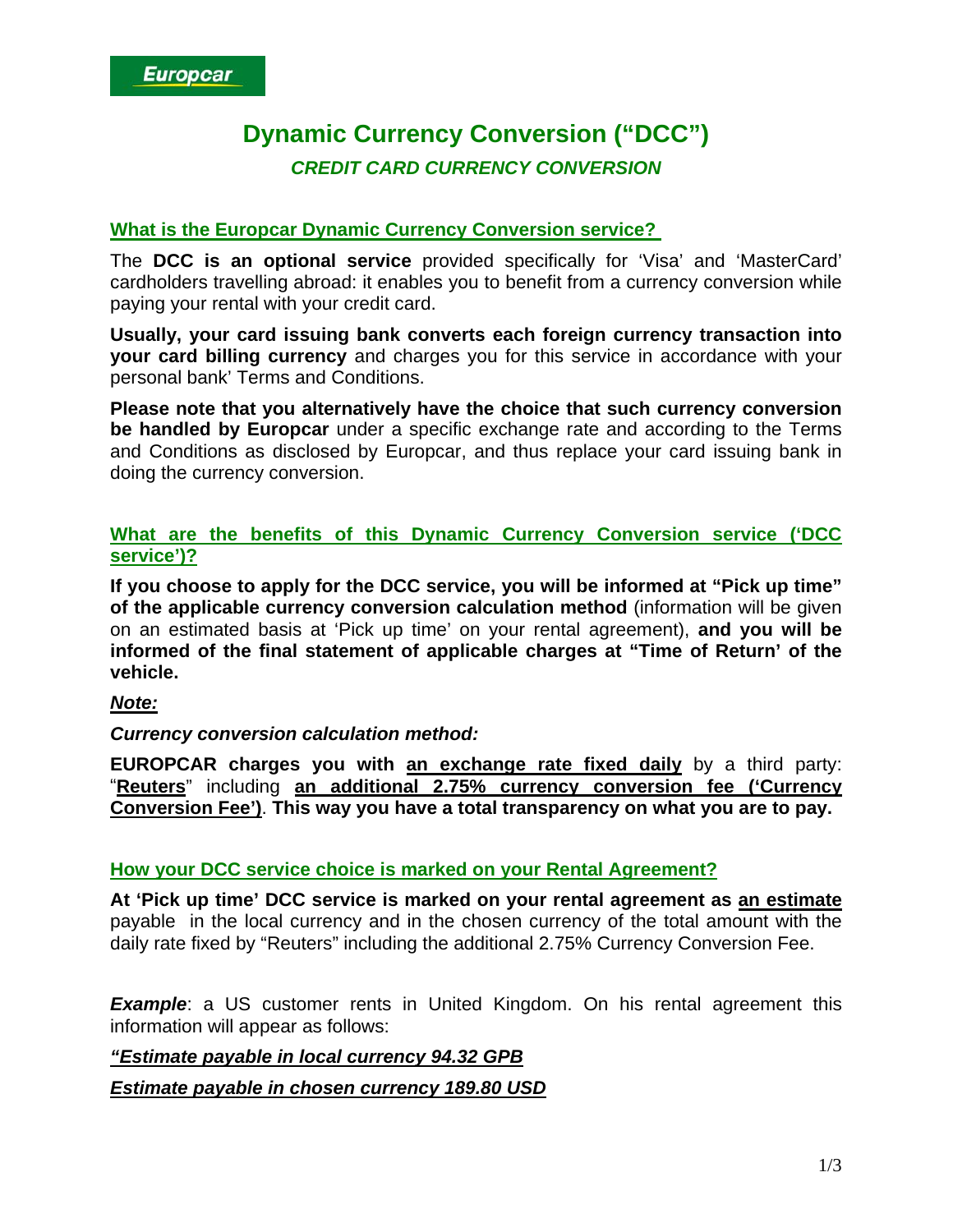## *Exchange Rate as of today 2.0123 including Fee 2.75%*

If you chose to apply for this DCC service, you will have to express your choice by affixing your signature further to the following terms:

#### *"I accept that I have been offered a choice of currencies for payment and that the final charge amount will be converted in (exemple) USD. Signature:"*

**How your final charged amount in your local currency is displayed on your invoice?**

**At 'time of Return'** the **final charge amount** is mentioned on your invoice and calculated as a result of the "Reuters"' rate of that return day including the additional 2.75% Currency Conversion Fee.

Following the former example: the customer will read on his invoice the following mention:

#### *Transaction value converted in cardholder currency: 189.76 USD*

#### *GBP/USD Reuters source 2.0119 (including currency conversion fee 2.75%)*

#### *Note:*

Please note that if you do not take your invoice when returning the vehicle, you can download a copy of your invoice (including the currency conversion details) on the following 'Time of return' day: such copy is available on [www.europcar.com](http://www.europcar.com/) (heading: "*My Europcar"*). Such copy is open to download up to six (6) months after the 'time of return' day.

# **May I change my mind at time of return?**

**If you change your mind** and finally decline the DCC service offer you opted for at 'Pick up time', **you can do it at time of Return only while asking for the invoice at the Counter.** In such case your invoice will report the following mention: "*Final charge amount will be converted by cardholder's issuing bank*".

#### *Note:*

In case you decline the Europcar DCC service at 'Pick up time', please note that you cannot opt for the Europcar DCC service at 'Time of return'.

# **Where to benefit from this service?**

Today, Europcar DCC service is available in nine  $(9)$  European countries<sup>[1](#page-2-0)</sup> at most EUROPCAR<sup> $\dot{ }$ </sup> counters and for most of major card currencies<sup>2</sup>[.](#page-2-1)